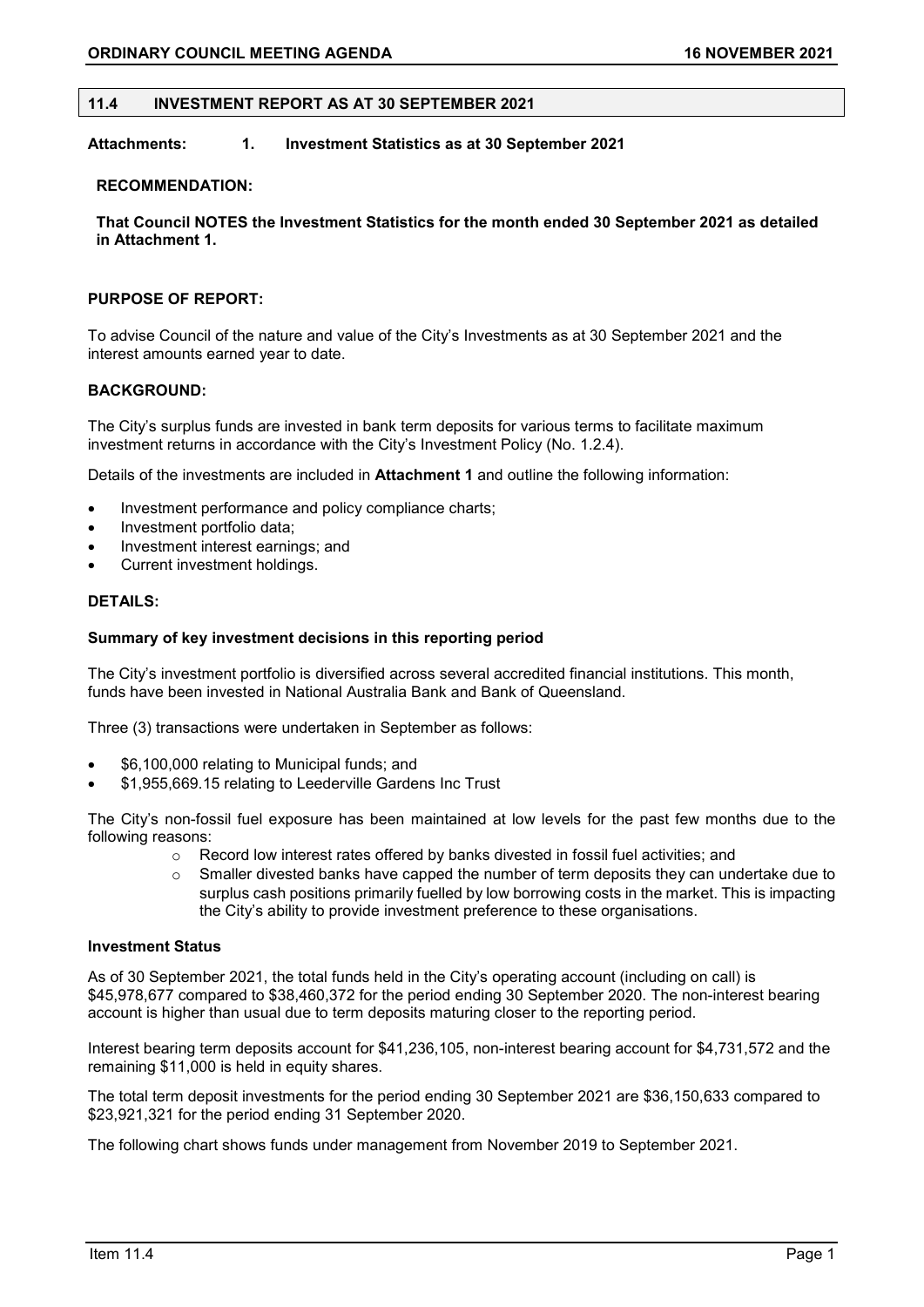

## **Interest Status**

Total accrued interest earned on investments at 30 September 2021 is:

| <b>Total Accrued Interest Earned on Investment</b> | <b>Budget</b>  | <b>Budget</b> | <b>Actual</b> | % of FY       |
|----------------------------------------------------|----------------|---------------|---------------|---------------|
|                                                    | <b>Adopted</b> | YTD           | YTD           | <b>Budget</b> |
| Municipal                                          | \$100,000      | \$9,596       | \$13,708      | 142.85%       |
| Reserve                                            | \$100,000      | \$21,640      | \$11,240      | 51.94%        |
| <b>Subtotal</b>                                    | \$200,000      | \$31,236      | \$24,948      | 79.87%        |
| Leederville Gardens Inc Surplus Trust*             | \$0            | \$0           | \$21,348      | $0.00\%$      |
| <b>Total</b>                                       | \$200,000      | \$31,236      | \$46,296      | 148.22%       |

*\*Interest estimates for Leederville Gardens Inc. Surplus Trust were not included in the 2020/21 Budget as actual interest earned is restricted.*

The City has a weighted average interest rate of 0.38% for current investments whereas the Reserve Bank 90 days accepted bill rate for September 2021 is 0.02%. The online Saver interest rate has been maintained at 0.2% and is subject for review by CommBank in November 2021.

### **Sustainable Investments**

The City's investment policy requires that in the first instance, the City considers rate of return of the fund. All things being equal, the City then prioritises funds with no current record of funding fossil fuels. The City can increase the number of non-fossil fuel lenders but will potentially result in a lower rate of return.

Administration utilises 'Market Forces' to ascertain the level of exposure banks have in fossil fuel activities and utilises a platform called 'Yield Hub' to determine daily interest rates published by banks.

The investment guidelines which is the supplementary document to the Council Investment Policy has been updated to increase the maximum exposure limits to divested institutions, this has now been increased to 90% as reflected in the below table. The majority of divested institutions lie within A-2 and A-1 categories.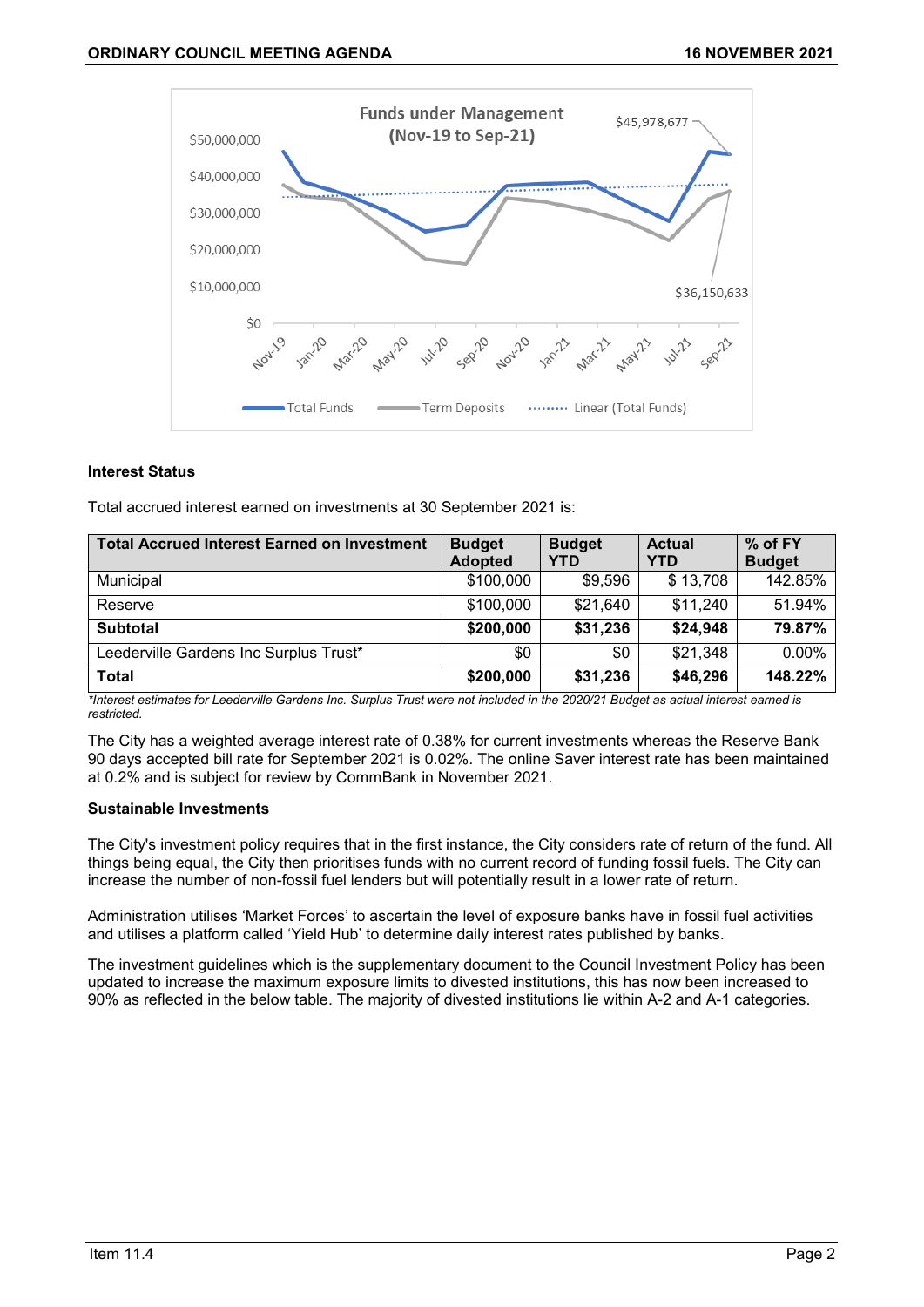| <b>Short Term</b><br><b>Rating (Standard</b><br>& Poor's) or<br><b>Equivalent</b> | <b>Direct Investments</b><br><b>Maximum %with any</b><br>one institution |                     | <b>Maximum % of Total Portfolio</b> |                         |  |
|-----------------------------------------------------------------------------------|--------------------------------------------------------------------------|---------------------|-------------------------------------|-------------------------|--|
|                                                                                   | <b>Guideline</b>                                                         | Current<br>position | <b>Guideline</b>                    | <b>Current position</b> |  |
| $A1+$                                                                             | 30%                                                                      | 21.3%               | 90%                                 | 39.3%                   |  |
| $A-1$                                                                             | 25%                                                                      | 6.6%                | 90%                                 | 6.5%                    |  |
| $A-2$                                                                             | 20%                                                                      | 10.7%               | 90%                                 | 54.2%                   |  |

Administration will continuously explore options to ascertain if a balanced investment strategy can be developed where investments in divested banks can be increased with a minimal opportunity cost of loss in interest rate returns for instances when banks not divested in fossil fuel activities offer a higher rate of return.

## **Equity Shares**

The City of Vincent holds 11,000 shares for Bendigo Bank, purchased as North Perth Community Bank at \$1/share on 23 November 2021. These shares are trading at \$9.31 per share at 1 October 2021.

Bendigo Bank has no record of lending to coal and coal seam gas sectors since 2016 and meets the City's objective to invest in non-fossil fuel investments.

The performance of these shares, and the City's shareholding, will be reviewed as a component of our Investment Strategy, for consideration later this financial year.

## **RISK MANAGEMENT IMPLICATIONS**

Low: Administration has developed effective controls to ensure funds are invested in accordance with the City's Investment Policy. This report enhances transparency and accountability for the City's investments.

## **STRATEGIC IMPLICATIONS:**

This is in keeping with the City's *Strategic Community Plan 2018-2028*:

### Innovative and Accountable

*Our resources and assets are planned and managed in an efficient and sustainable manner. Our community is aware of what we are doing and how we are meeting our goals. Our community is satisfied with the service we provide. We are open and accountable to an engaged community.*

### **SUSTAINABILITY IMPLICATIONS:**

This does not contribute to any specific sustainability outcomes of the *City's Sustainable Environment Strategy 2019-2024,* however focussing on non-fossil fuel investments contributes to a Sustainable Environment.

### **PUBLIC HEALTH IMPLICATIONS:**

This does not contribute to any public health outcomes of the City's Public Health Plan 2020-2025.

# **FINANCIAL/BUDGET IMPLICATIONS:**

The financial implications of this report are as noted in the details section of the report. Administration is satisfied that appropriate and responsible measures are in place to protect the City's financial assets.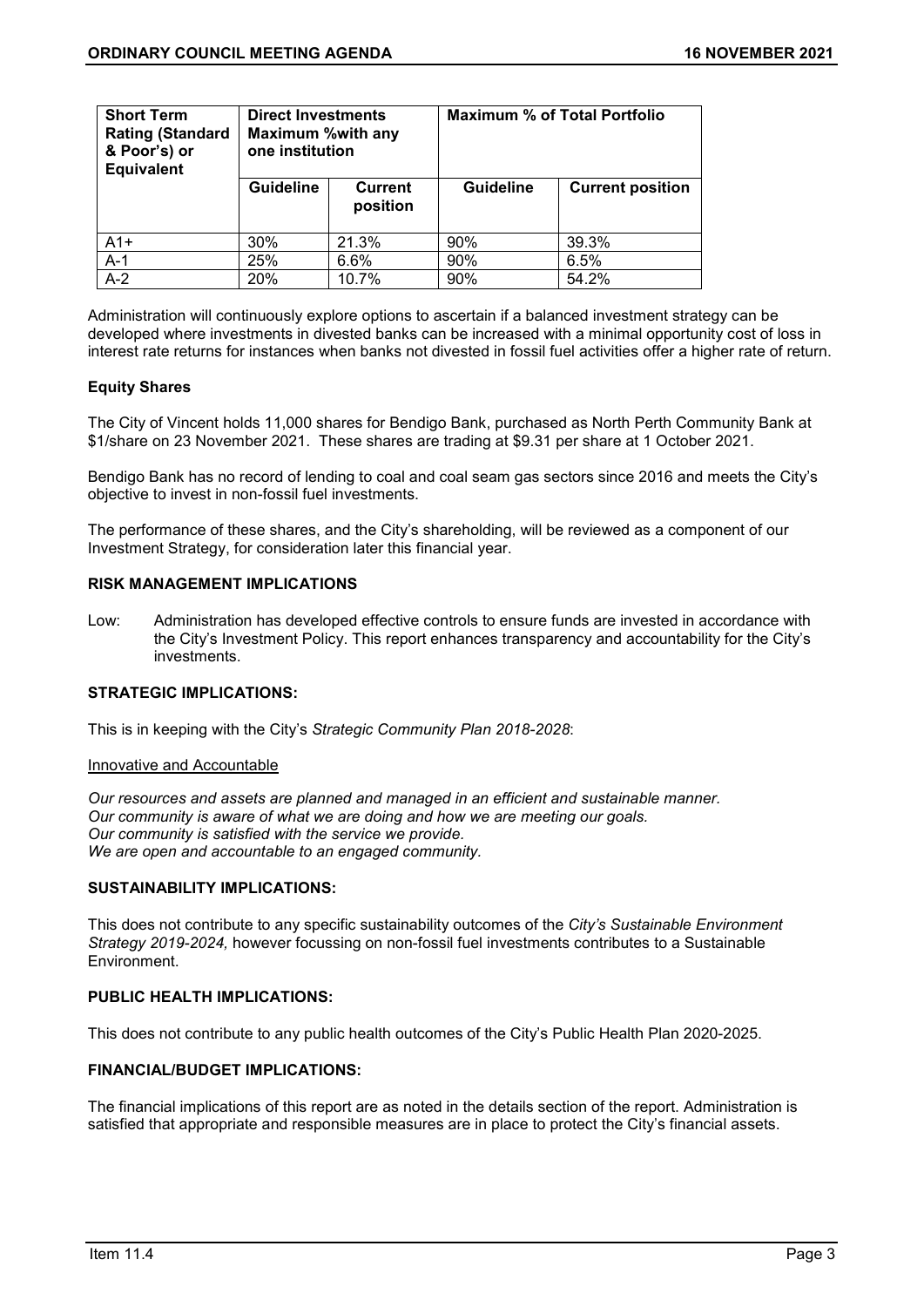#### **CITY OF VINCENT INVESTMENT PORTFOLIO** AS AT 30 SEPTEMBER 2021

|                                                                    | Municipal            | Reserve                 | Leederville<br><b>Gardens Inc</b><br><b>Surplus Trust</b> | Total                   | Total          |
|--------------------------------------------------------------------|----------------------|-------------------------|-----------------------------------------------------------|-------------------------|----------------|
|                                                                    | \$                   | \$                      | \$                                                        | \$                      | %              |
| BY INVESTMENT HOLDINGS                                             |                      |                         |                                                           |                         |                |
| <b>Municipal Account</b>                                           | 4,731,572            | 0                       | 0                                                         | 4,731,572               | 10.3%          |
| Online Saver                                                       | 5,085,472            | 0                       | 0                                                         | 5,085,472               | 11.1%          |
| <b>Term Deposits</b>                                               | 21,946,244           | 10,496,592              | 3,707,797                                                 | 36,150,633              | 78.6%          |
| <b>Equity Shares</b>                                               | 11,000               | 0                       | 0                                                         | 11,000                  | 0.0%           |
|                                                                    | 31,774,288           | 10,496,592              | 3,707,797                                                 | 45,978,677              | 100.0%         |
| <b>BY INSTITUTION</b>                                              |                      |                         |                                                           |                         |                |
| <b>Bank of Queensland</b>                                          | 10,676,244           | 4,500,000               | 899,629                                                   | 16,075,873              | 35.0%          |
| Commonwealth Bank of Australia                                     |                      | 0                       | 0                                                         |                         | 21.3%          |
| Members Equity Bank Ltd.                                           | 9,817,044<br>0       | 1,805,262               | 852,499                                                   | 9,817,044<br>2,657,761  | 5.8%           |
| National Australia Bank                                            | 6,300,000            | 0                       | 1,955,669                                                 | 8,255,669               | 18.0%          |
| North Perth Community Bank                                         |                      | 0                       | 0                                                         |                         | 0.0%           |
|                                                                    | 11,000               |                         |                                                           | 11,000                  |                |
| <b>AMP Bank</b>                                                    | 2,970,000            | 2,000,000               | $\mathbf 0$                                               | 4,970,000               | 10.7%          |
| Macquarie Bank                                                     | 2,000,000            | 1,000,000               | 0                                                         | 3,000,000               | 6.6%           |
| Defense Bank                                                       | 0                    | 1,191,330               | 0                                                         | 1,191,330               | 2.6%           |
|                                                                    | 31,774,288           | 10,496,592              | 3,707,797                                                 | 45,978,677              | 100.0%         |
| BY CREDIT RATINGS (SHORT-TERM ISSUE)                               |                      |                         |                                                           |                         |                |
| $A-1+$                                                             | 16,117,044           | 0                       | 1,955,669                                                 | 18,072,713              | 39.4%          |
| $A-1$                                                              | 2,000,000            | 1,000,000               | 0                                                         | 3,000,000               | 6.5%           |
| $A-2$                                                              | 13,657,244           | 9,496,592               | 1,752,128                                                 | 24,905,964              | 54.1%          |
|                                                                    | 31,774,288           | 10,496,592              | 3,707,797                                                 | 45,978,677              | 100.0%         |
| <b>BY TERMS</b>                                                    |                      |                         |                                                           |                         |                |
| $0-30$ days                                                        | 9,817,044            | 0                       | 0                                                         | 9,817,044               | 21.4%          |
| 31-90 days                                                         | 0                    | 3,500,000               | 0                                                         | 3,500,000               | 7.6%           |
| 91-180 days                                                        | 1,000,000            | 0                       | 0                                                         | 1,000,000               | 2.2%           |
| 181-270 days                                                       | 14, 123, 756         | 5,996,592               | 852,499                                                   | 20,972,847              | 45.5%          |
| 270-365 days                                                       | 4,876,244            | 1.000,000               | 2,855,298                                                 | 8,731,542               | 19.0%          |
| > 1 year                                                           | 1,957,244            | 0                       | 0                                                         | 1,957,244               | 4.3%           |
|                                                                    | 31,774,288           | 10,496,592              | 3,707,797                                                 | 45,978,677              | 100.0%         |
| <b>BY MATURITY</b>                                                 |                      |                         |                                                           |                         |                |
| $0-30$ days                                                        | 12,317,044           | 0                       | 0                                                         | 12,317,044              | 26.8%          |
| 31-90 days                                                         | 11,000               | 5,691,330               | 899,629                                                   | 6,601,959               | 14.4%          |
| 91-180 days                                                        | 989.000              | 2,805,262               | 852,499                                                   | 4,646,761               | 10.1%          |
| 181-270 days                                                       | 4,876,244            | 0                       | 1,955,669                                                 | 6,831,913               | 14.9%          |
| 270-365 days                                                       | 13,570,000           | 0                       | 0                                                         | 13,570,000              | 29.4%          |
| > 1 Year                                                           | 11,000               | 2,000,000               | 0                                                         | 2,011,000               | 4.4%           |
|                                                                    | 31,774,288           | 10,496,592              | 3,707,797                                                 | 45,978,677              | 100.0%         |
|                                                                    |                      |                         |                                                           |                         |                |
| BY FOSSIL FUEL EXPOSURE (as determined by www.marketforces.org.au) |                      |                         |                                                           |                         |                |
| <b>Fossil Fuel Lending</b><br>Non Fossil Fuel Lending              | 31,763,288           | 7,500,000               | 2,855,298                                                 | 42,118,586              | 91.6%          |
|                                                                    | 11,000<br>31,774,288 | 2,996,592<br>10,496,592 | 852,499<br>3,707,797                                      | 3,860,091<br>45,978,677 | 8.4%<br>100.0% |

 $\,$  1  $\,$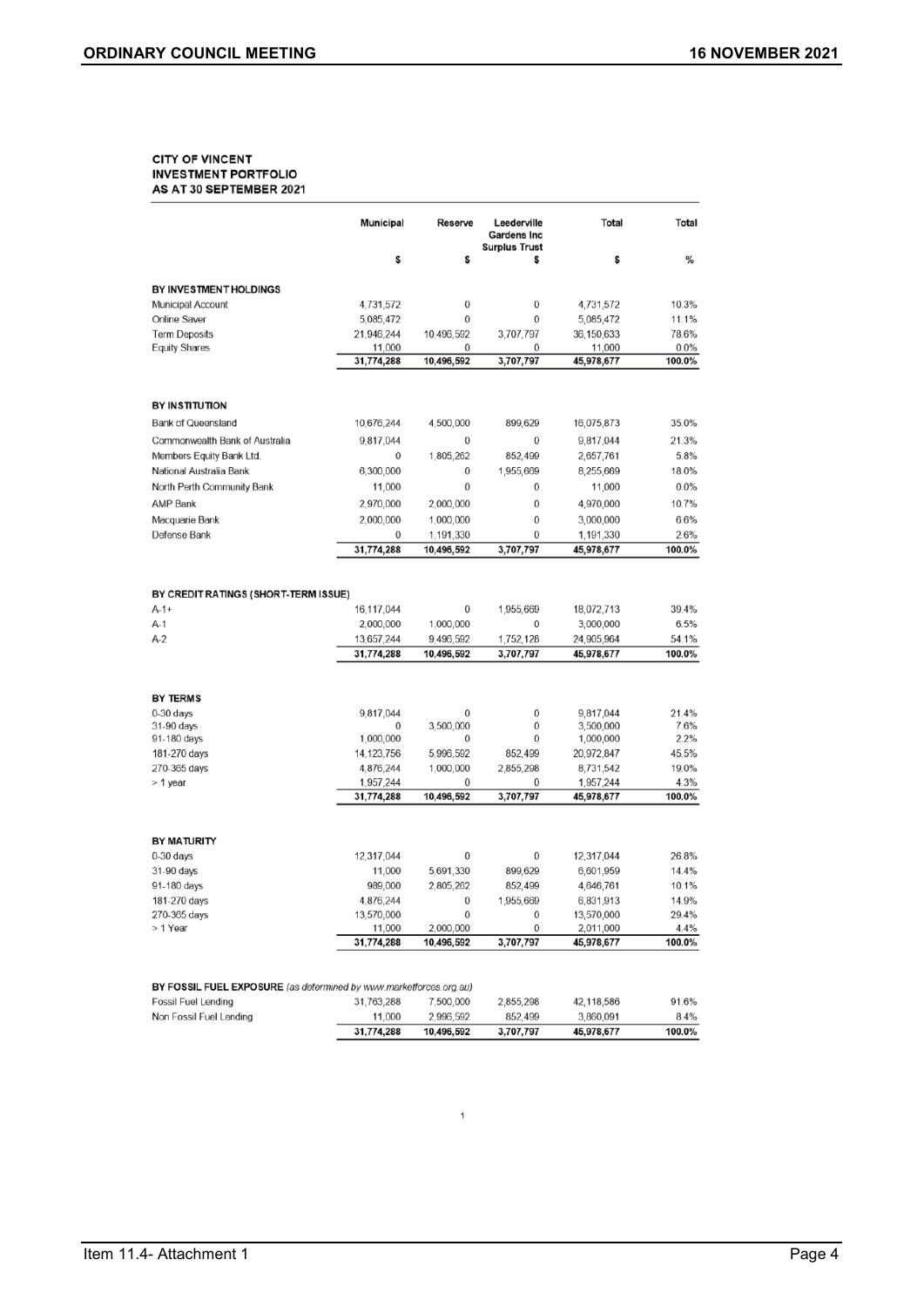# **CITY OF VINCENT CURRENT INVESTMENT HOLDING** AS AT 30 SEPTEMBER 2021

| <b>Funds</b>                          | Institution                    | Investment<br>Date | <b>Maturity</b><br>Date | Term | Interest<br>Rate | Principal<br>\$ |
|---------------------------------------|--------------------------------|--------------------|-------------------------|------|------------------|-----------------|
| <b>OPERATING ACCOUNTS</b>             |                                |                    |                         |      |                  |                 |
| Municipal                             | Commonwealth Bank of Australia |                    |                         |      | $0.00\%$         | 4.731.572       |
| Municipal                             | Commonwealth Bank of Australia | Ongoing            |                         |      | 0.20%            | 5,085,472       |
| <b>Total Operating Funds</b>          |                                |                    |                         |      |                  | 9,817,044       |
| <b>EQUITY SHARES</b>                  | North Perth Community Bank     | 23/11/2001         |                         |      |                  | 11,000          |
| <b>Total Equity Shares</b>            |                                |                    |                         |      |                  | 11,000          |
| <b>TERM DEPOSITS</b>                  |                                |                    |                         |      |                  |                 |
| Reserve                               | Macquarie Bank                 | 01/02/2021         | 01/11/2021              | 273  | 0.55%            | 1,000,000       |
| Leederville Gardens Inc Surplus Trust | <b>Bank of Queensland</b>      | 18/03/2021         | 20/12/2021              | 277  | 0.40%            | 899,629         |
| Reserve                               | Defense Bank                   | 18/03/2021         | 13/12/2021              | 270  | 0.37%            | 1,191,330       |
| Municipal                             | National Australia Bank        | 18/03/2021         | 18/10/2021              | 214  | 0.31%            | 2,500,000       |
| Reserve                               | Members Equity Bank Ltd.       | 18/06/2021         | 14/01/2022              | 210  | 0.45%            | 1.805.262       |
| Leederville Gardens Inc Surplus Trust | Members Equity Bank Ltd.       | 30/06/2021         | 28/01/2022              | 212  | 0.45%            | 852,499         |
| Reserve                               | <b>Bank of Queensland</b>      | 18/06/2021         | 14/01/2022              | 210  | 0.45%            | 1,000,000       |
| Municipal                             | AMP Bank                       | 20/08/2021         | 20/08/2022              | 365  | 0.75%            | 1,946,244.00    |
| Reserve                               | AMP Bank                       | 20/08/2021         | 18/08/2022              | 363  | 0.75%            | 2,000,000.00    |
| Reserve                               | <b>Bank of Queensland</b>      | 20/08/2021         | 17/11/2021              | 89   | 0.25%            | 3,500,000.00    |
| Municipal                             | Macquarie Bank                 | 20/08/2021         | 18/02/2022              | 182  | 0.40%            | 1,000,000.00    |
| Municipal                             | Macquarie Bank                 | 30/08/2021         | 30/11/2021              | 92   | 0.40%            | 1,000,000.00    |
| Municipal                             | <b>AMP Bank</b>                | 30/08/2021         | 01/03/2022              | 183  | 0.35%            | 1,023,756.00    |
| Municipal                             | <b>Bank of Queensland</b>      | 30/08/2021         | 29/03/2022              | 211  | 0.33%            | 3,500,000.00    |
| Municipal                             | <b>Bank of Queensland</b>      | 30/08/2021         | 02/06/2022              | 276  | 0.35%            | 4,876,244.00    |
| Municipal                             | <b>Bank of Queensland</b>      | 17/09/2021         | 18/03/2022              | 182  | 0.33%            | 2,300,000.00    |
| Municipal                             | National Australia Bank        | 17/09/2021         | 18/03/2022              | 182  | 0.28%            | 3,800,000.00    |
| Leederville Gardens Inc Surplus Trust | National Australia Bank        | 17/09/2021         | 18/06/2022              | 274  | 0.32%            | 1,955,669.00    |
| <b>Total Term Deposits</b>            |                                |                    |                         |      |                  | 36,150,633      |

**Total Investment Including At Call** 

45,978,677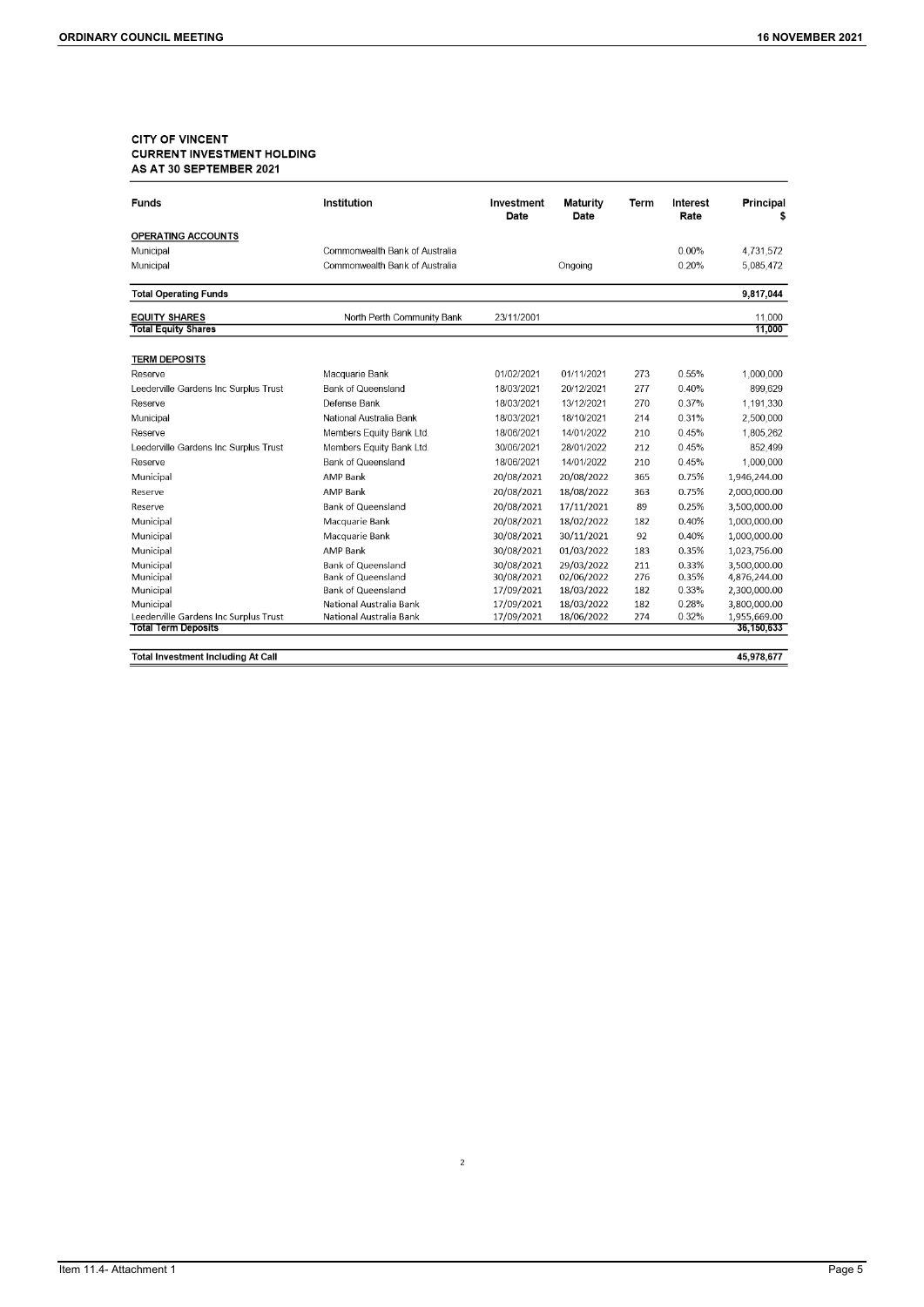#### **CITY OF VINCENT INVESTMENT PERFORMANCE** AS AT 30 SEPTEMBER 2021









#### **INTEREST RATE COMPARISON**

3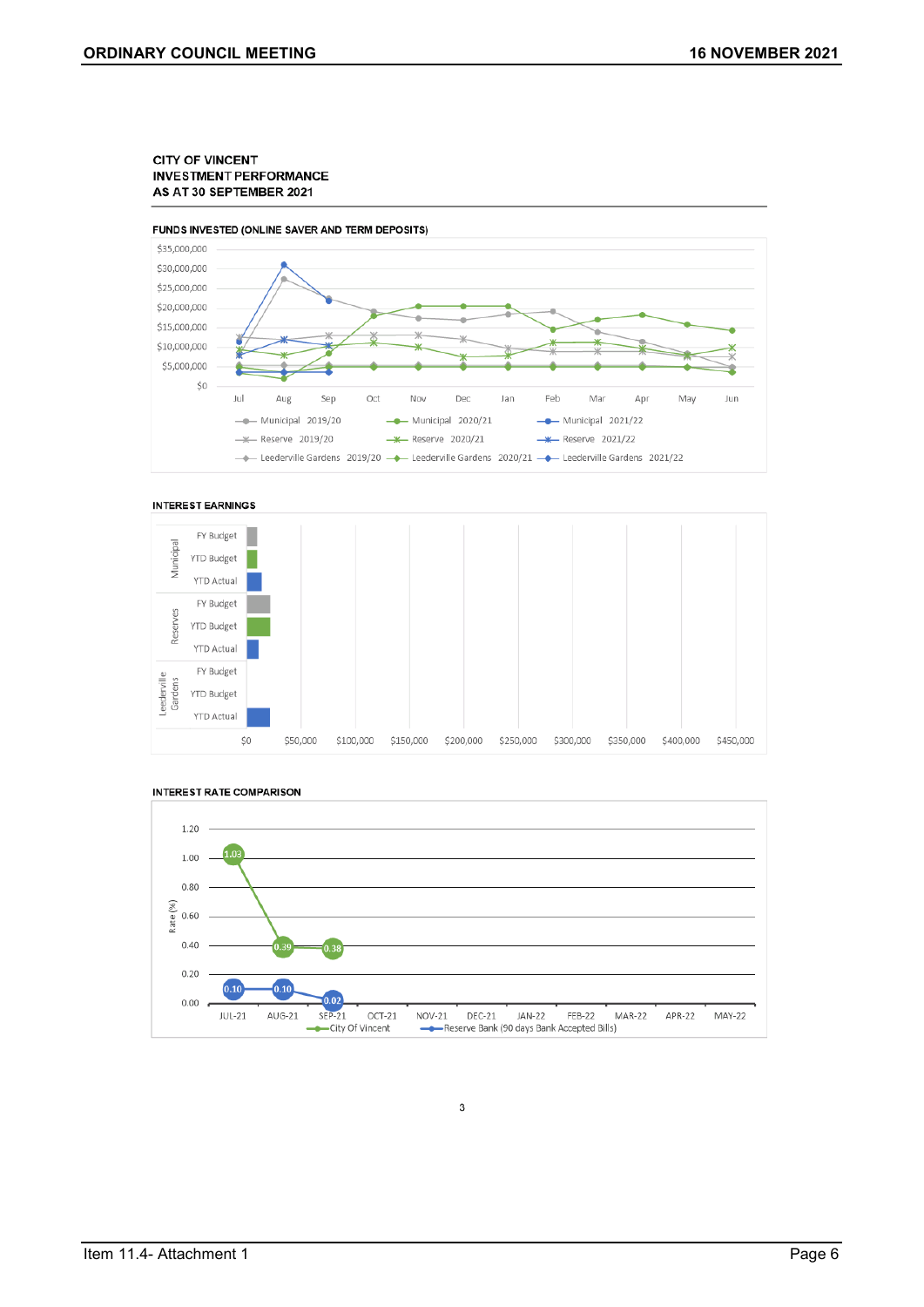#### **CITY OF VINCENT INVESTMENT POLICY COMPLIANCE** AS AT 30 SEPTEMBER 2021

#### TOTAL PORTFOLIO EXPOSURE







 $\overline{4}$ 

\* Selection of non fossil fuel investments is based on information provided by www.marketforces.org.au.

Item 11.4- Attachment 1 Page 7